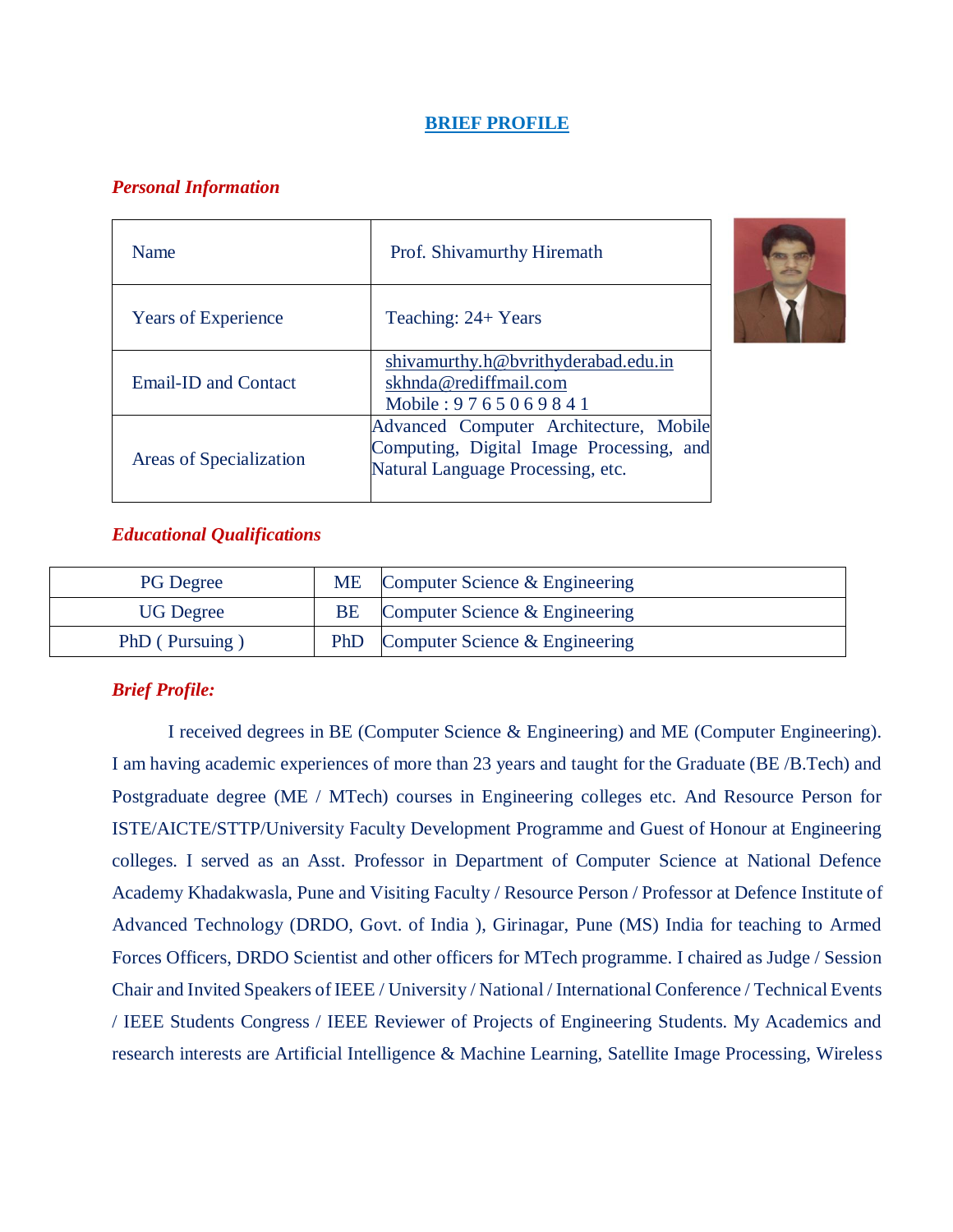Networks & Security, Scientific Research Methodology, Advanced Computer Architecture, Mobile Computing and Natural Language Processing.

# *Editorial Team Member of MAT Journals :*

MAT Journals is the publication house that issues more than 50 peer-reviewed journals in the interdisciplinary fields of science, engineering, and management.

Prof. S K Hiremath, Department of Computer Science and Engineering, BVRIT Hyderabad College of Engineering for Women, Hyderabad, Telangana, India.

E-mail: [shivamurthy.h@bvrithyderabad.edu.in](mailto:shivamurthy.h@bvrithyderabad.edu.in)

1. Journal of Web Development and Web Designing

<http://matjournals.in/index.php/JoWDWD/about/editorialTeam>

2. Journal of Android and IOS Applications and Testing

<http://matjournals.in/index.php/JoAAT/about/editorialTeam>

# *Patent Filed*

**NIL**

*Books Publishes / Book Chapters / Monographs:* 

**NIL**

*Papers Published International Journal Publications*

**2020-2021**

**NIL**

## **2019-2020**

1. Mr S K Hiremath and Dr P T Kulkarni "Advances in Principal Component Analysis in Multispectral Satellite Imagery "International Journal of Engineering Sciences and Management- A Multidisciplinary Publication of VTU 2019; Vol: 1, No: 1, pp: 42-51.

## **2018-2019**

**NIL**

**2017-2018**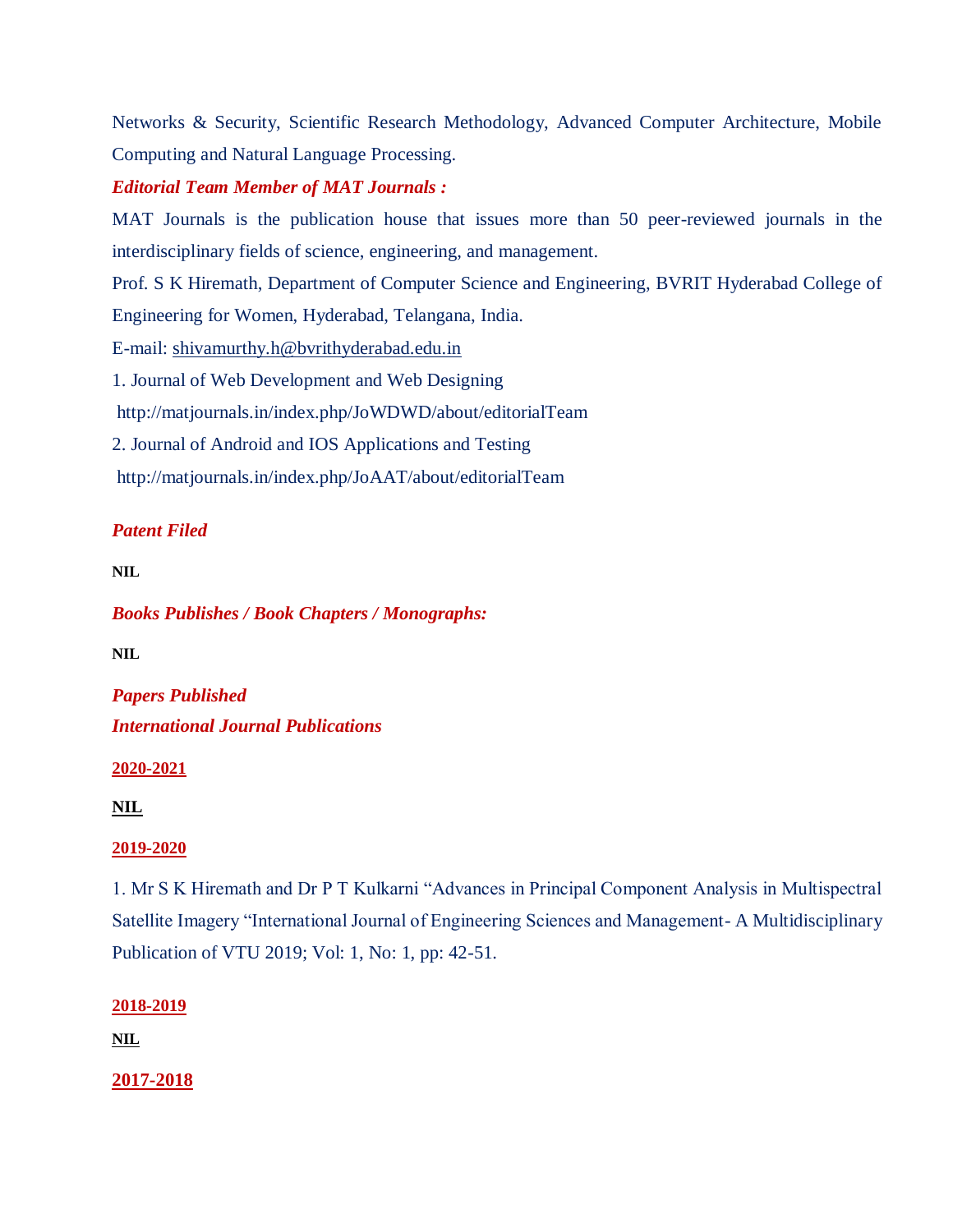### **2016-2017**

#### *International Conference Publications*

1.Meera Mudholkar , Saloni Peswani, Seema Kela, Jagannath Aghav, Harish Jadhao, and S K Hiremath, " Visualizing Semantic Web, " International Conference on Cloud and Ubiquitous Computing and Emerging Technologies (CUBE-2012), ACM International Conference Proceedings (ACPS), September 3-5, 2012, Pune,

2. Mr S K Hiremath "Research Case study of satellite images sectorization process of data using highperformance computing", IEEE-INDICON -2014, Pune.

3. Mr S K Hiremath "Accelerating Learning Performance of facial expression reorganization using convolution neural network", ICEEC-2017, Pune.

### *National Conference Publications*

1. Mr S K Hiremath, " The case study of Satellite Image sectorization process of data using highperformance computing software research projects ", NCFAEE-2011, Pune.

2. Mr S K Hiremath , "General principle sectorization of satellite images in research projects using radial base functions ", N4C-2011, Bangalore.

3. Mr S K Hiremath paper published "Scope of Neural Network for predicting model for software development of research projects' ' , CEMSO-2010, DIAT, DRDO, Pune.

4. Mr S K Hiremath "Achieving excellence in quality training for Engineers and Entrepreneurship ", Skill Development and Entrepreneurship (NCSDE-2018) at Belgaum.

5. Mr S K Hiremath and Dr P T Kulkarni "Advances in Multispectral and Hyperspectral imagery and signal processing", National Symposium cum Annual Monsoon Workshop (AMW-2018) at Indian Institute of Tropical Meteorology, Pune-411 008.

6. Research Paper Presented in National virtual Symposium on " Weather and Climate Services over Mountainous Regions" jointly organized by the North Eastern Space applications Centre & Indian Meteorological Society on date 14-17, December, 2020 at NESAC, Umiam, Shillong, Meghalaya.

#### *FDP's Attended :*

**NIL**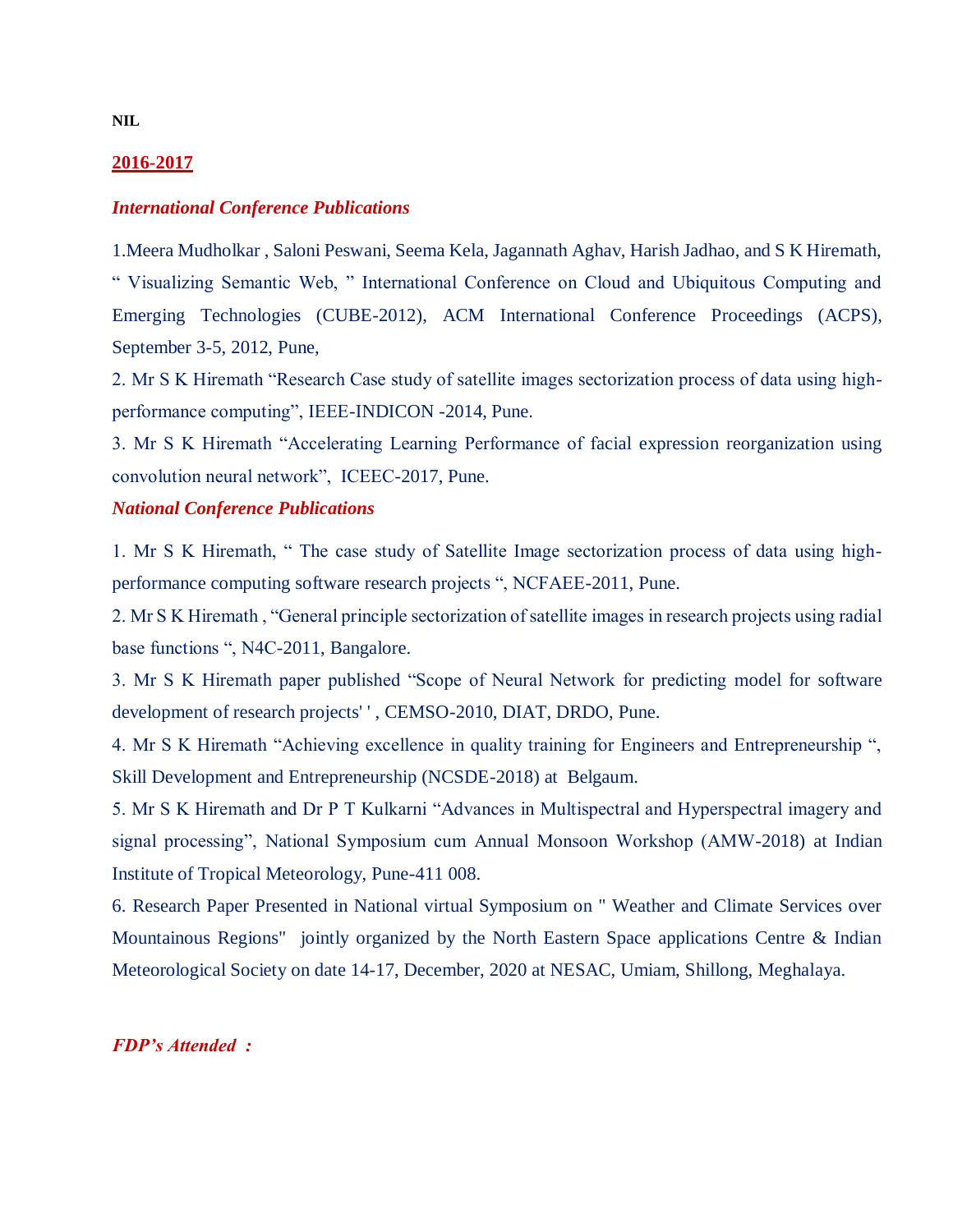1. Webinar on "Securing Your Research Paper from Getting Hijacked " on 14.08.2020 organized by BVRIT Hyderabad College of Engineering for Women, Hyderabad.

2. Webinar on "COVID -19: Higher Education Challenges and Responses", on 09-08-2020 organized by PEC, Nagole, Hyderabad.

3. Webinar on "Artificial Intelligence & its uses in daily life", 26th, July 2020 Organized by VIT, Bangalore.

4. Webinar on "Big data and Covid-19: Technologies and applications'' on 9-07-2020 by MCGraw Hill.

5. Webinar on "Higher and Technical Education Virtual Conclave,West India 2020 ", organized by ELTS on 19th, June 2020.

6. Webinar on "Real-Time case Studies on Machine Learning ", on 22-24th, June 2020 by EWIT Bangalore.

7. Webinar on "Cyber Security and opportunities", on 31st, May 2020 by BVRIT, Hyderabad.

8. Webinar on "Future-Vision: Marriage of AI & Blockchain" on 14-17, May 2020 by RIT, Sangli-14, Maharashtra.

9. Online FDP on "Python for Researchers '' on 29-30, June 2020 by MNRCET, Hyderabad.

10. Online FDP on "Block Chain Technologies ", on 25-29, June 2020 by Reva University Bangalore.

11. Online FDP on "Research Methodology", on 27-31st, July 2020 organized by Malla Reddy Engineering College for Women, Hyderabad.

12. Online FDP on "LaTeX ", organized by Spoken Tutorial Project, IIT Bombay, funded by National Mission on Education through ICT, MHRD, Govt., of India. by 6th, May 2020.

13. Online FDP on "Artificial Intelligence", on 22-26, May 2020 by BVRITH, Hyderabad.

14. Online International FDP on "Advanced Data Science and its Applications", on 22-26, June 2020 organized by BVRIT Hyderabad College of Engineering for Women, Hyderabad.

15. Online National level Workshop on " The Future Technology Stack- AI, ML & NLP", on 08-10, June 2020 organized by SSIT, Khammam, Telangana-507303.

16. Online FDP on "AI for Robotics", on 28-03, June 2020 organized by GRIET, Hyderabad.

17. Webinar on "AI and Its uses in Daily Life " , on 26,July 2020 organised by Vivekananda Institute of Technology, Bangalore.

18.Online FDP on Research Methodology", on 27-31,July 2020 organized by MRECW, Hyderabad.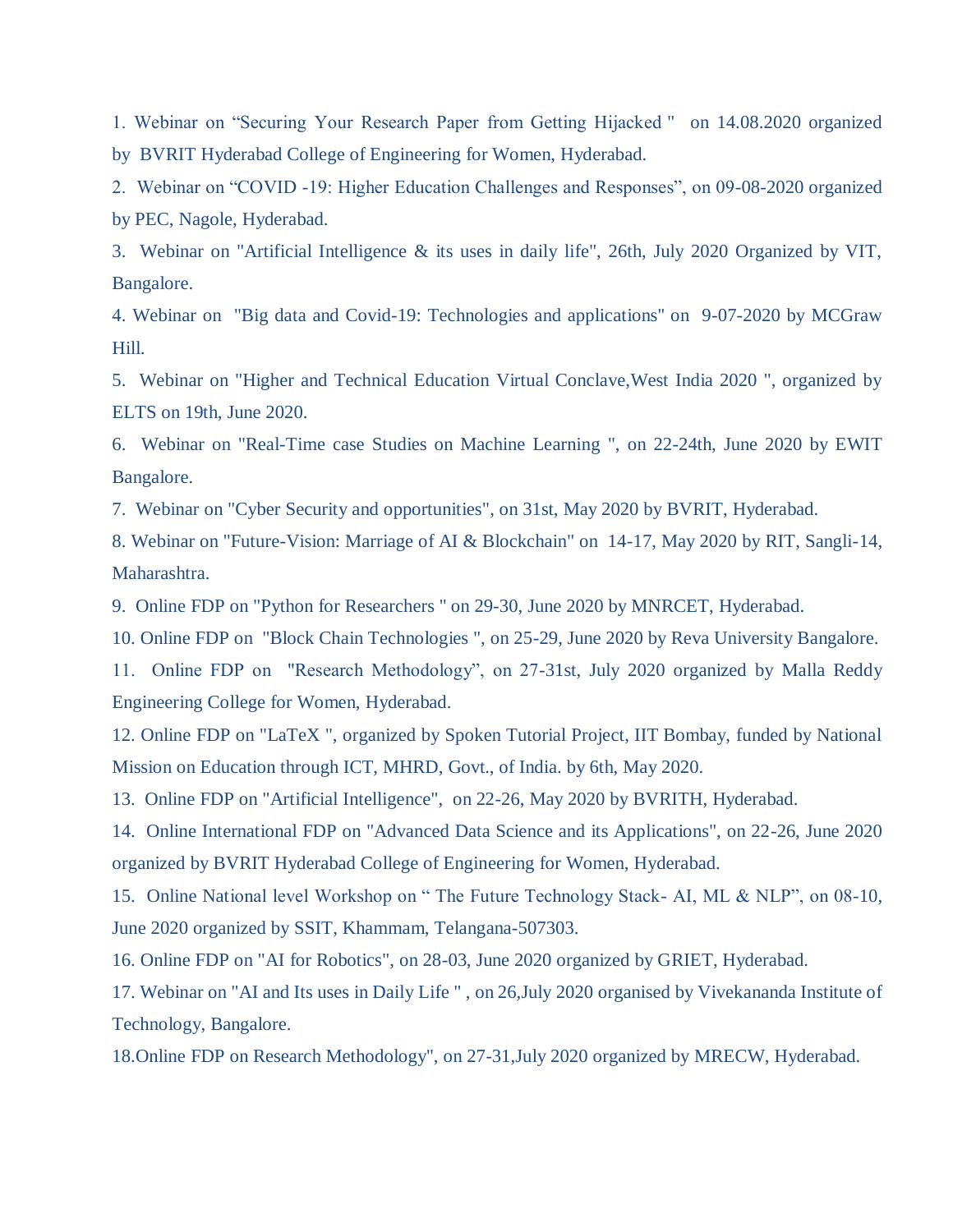19. Webinar on "COVID-19 : Higher Education Challenges and Response " , on 9th, August 2020 organized by Pallavi Engineering College, Hyderabad.

20. Webinar on "UX Design Basics of Wireframes on 22, Aug 2021 organized by East West College of Engineering, Bangalore.

21.Online International e-conference on "Atmanirbhar Bharat : Turn crisis into opportunity" on 20- 21,Aug 2020 organized by VTU,Belgaum(karnataka).

22. Webinar on "Industry 5.0 : Next generations technology ", on 19,Sept 2021 organized by Vignan Institute of Technology & Management, hyderabad.

23.Wbinar on "International Research orientation programme ", 26-31,Oct 2020 organized by MM Institute of Computer Technology & Business Management, maharishi markandeshwar (deemed to be university), ambala, haryana.

24. National webinar on " Outcome based education and accreditation(OBE & A) ", on 25,Nov 2021 organized by JNTU,hyderabad.

25. online STTP on "Computer Forensics & Cyber Crime",23-28, March, 2020 organized by JSS Academy of Technical Education, Noida.

26. Online Webinar on International Web Symposium on 16-17,Dec 2020 organized by VTU,Belgaum.

## *Professional Memberships:*

1.Professional Member of International Association of Engineers, Hong Kong.

2 . Life Member of The Indian Society for Technical Education (ISTE),New Delhi

3. Life Member of The Institution of Electronics and Telecommunication Engineers,New Delhi.

## *Any Other Achievements*

**NIL**

## *Online Quiz's*

**NIL**

## *Certifications courses:*

1. Online certification course on ``Learn the FOSS4g Stack: QGIS 3 Desktop", on 20, April 2020 by GEO University.

2. Online certification course on "Introduction to LaTeX", by GEO University, April 27, 2020.